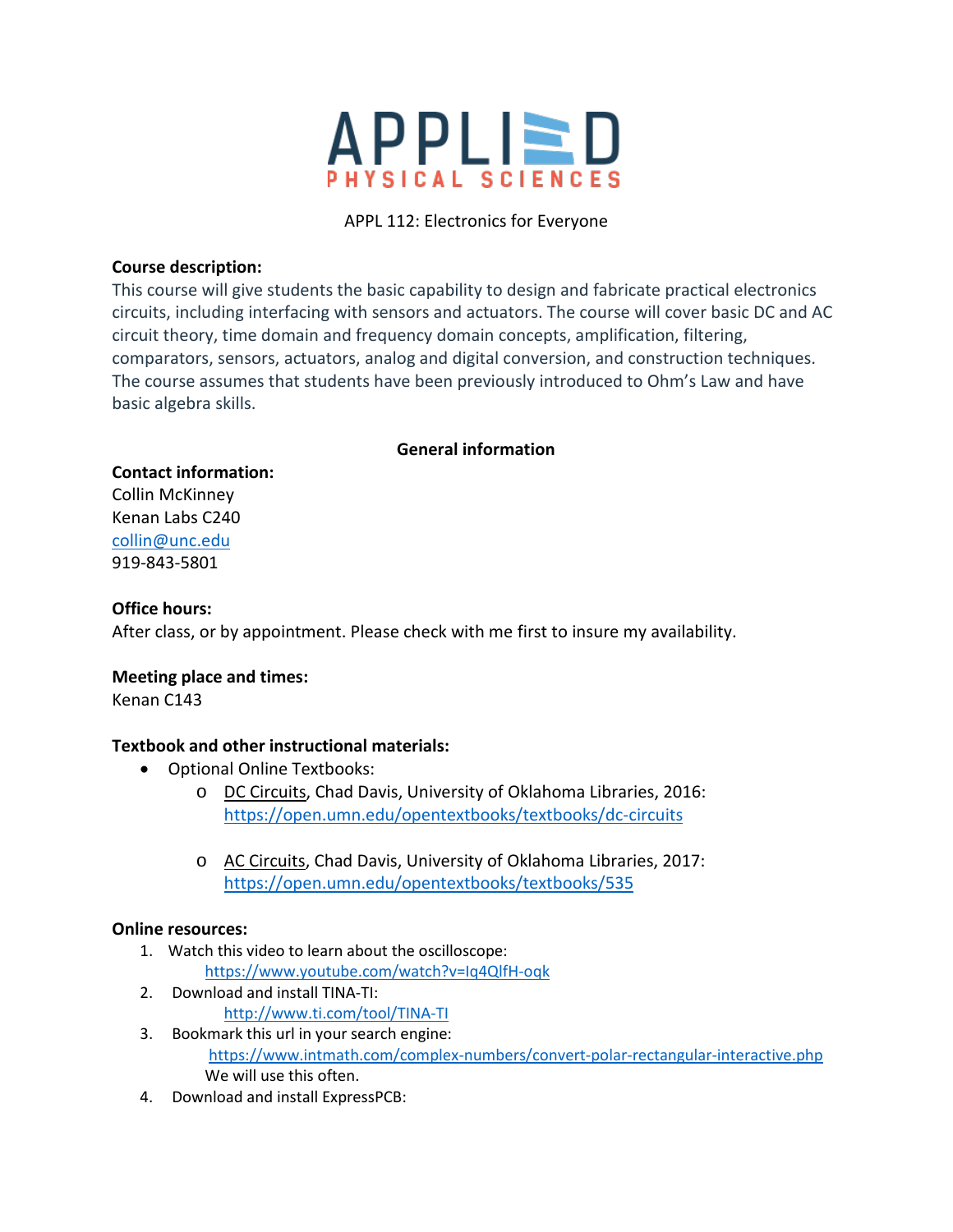<https://www.expresspcb.com/>

- 5. Download and install Protocase Designer: [https://www.protocasedesigner.com/?\\_ga=2.84253841.921136738.1556215309-](https://www.protocasedesigner.com/?_ga=2.84253841.921136738.1556215309-46657941.1556215309) [46657941.1556215309](https://www.protocasedesigner.com/?_ga=2.84253841.921136738.1556215309-46657941.1556215309)
- 6. Download and install Arduino IDE: <https://www.arduino.cc/en/Main/Software>

### <https://www.unc.edu/sakai/>

Sakai will be your resource for all course materials and assignments

#### **Prerequisites:**

None

## **Target audience:**

Anyone who is interested in understanding electronics and gaining practical experience with circuits.

## **Policies**

I expect all students to

- Watch all online videos that are assigned
- Complete all assignments
- Come to every scheduled class and let me know ahead of time if you cannot attend. Of course if you are sick or have an emergency, your highest priority is to take care of yourself. But since we only have 8 days, you will miss a lot of material if you miss a single class.

## **Honor code**

Unless specified otherwise, assignments can be done in groups or individually. While I encourage you to help each other for individual work, it is a violation of the honor code if you copy or obtain solutions from another student.

## **Student learning outcomes**

*By the end of this course, students should be able to:*

- Use basic lab instrumentation, including multimeter, oscilloscope, power supply, signal generator, and breadboard.
- Simplify, analyze (manual calculation and simulation), construct, and test basic DC circuits such as voltage dividers.
- Conceptualize time and frequency domain transformations.
- Analyze (manual calculation and simulation), construct, and test basic AC circuits such as voltage dividers and RC filters,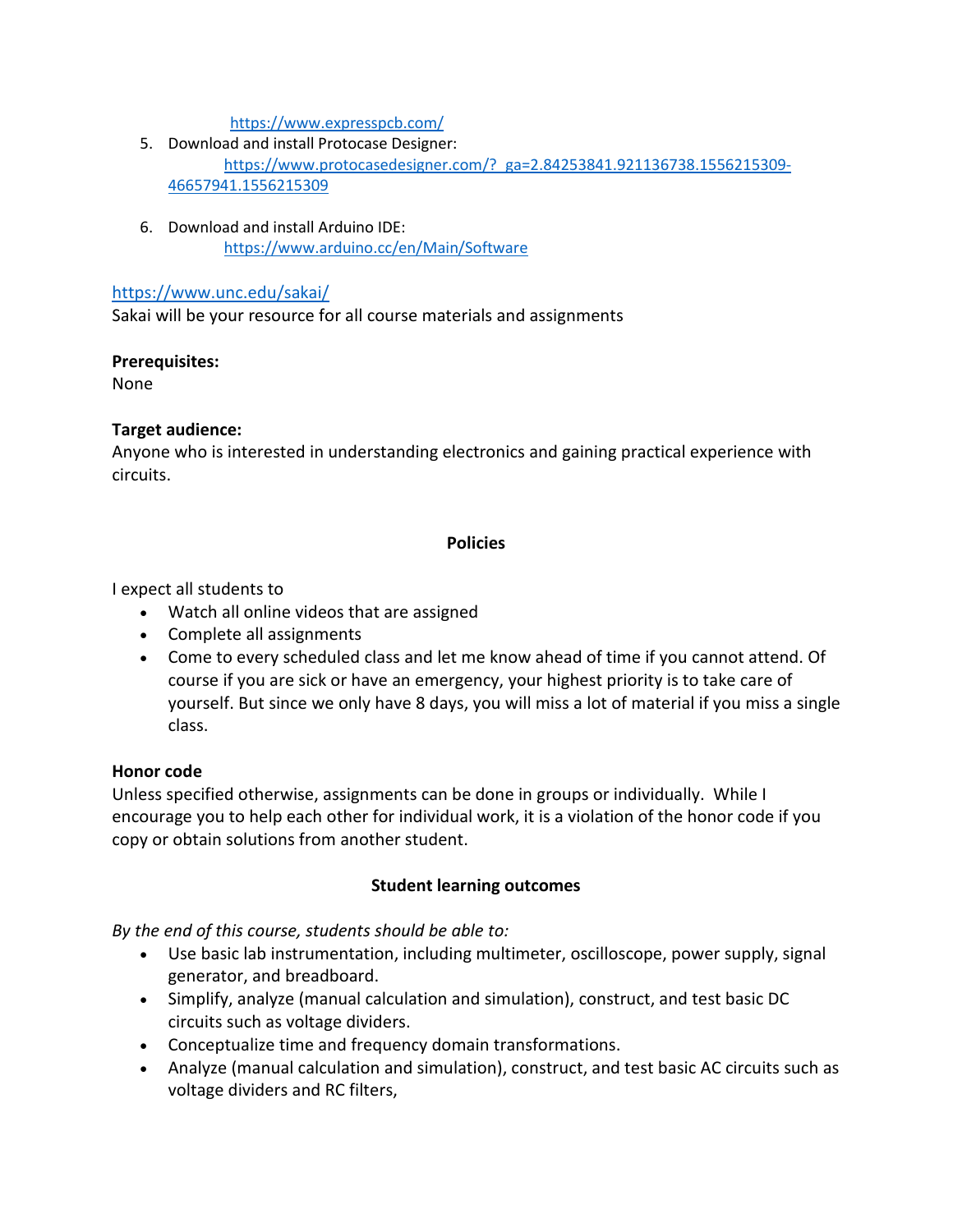- Analyze (manual calculation and simulation), construct, and test basic OpAmp circuit topologies (i.e., inverting, non-inverting, differential, TIA, and comparator types).
- Analyze (manual calculation and simulation), construct, and test basic OpAmp-based filter circuit topologies (i.e., low pass, high pass, bandpass, notch).
- Understand noise concepts and remediation.
- Understand and use sensors that produce analog outputs (position, temperature, light, magnetic, sound, etc.)
- Understand and use actuators (relay, DC motor, servo motor, stepper motor, buzzer, LED, etc.)
- Understand and use sensors that produce digital outputs (humidity, distance, etc.)
- Understand sensor and actuator interfacing with a microcontroller (Arduino) and develop software to use these devices.

# **Class topics include the following:**

- AC and DC circuits
- OpAmps and filters
- Noise theory
- Sensors
- Actuators
- Arduino
- Construction techniques

## **Grading**

Homework and Labs: 100%

# **Major course due dates:**

This course will fly by quickly in 8 days! Labs will take place during class time. A capstone project will be completed in class on day 8. There will be homework due on days 2,3,4,5,6, and7.

Final letter grades will be calculated with the following grade scale:

A+: 100 A: 95.0-99.9 A-: 90-94.9 B+: 87.0-89.9 B: 83.0-86.9 B-: 80.0-82.9 C+: 77.0-79.9 C: 73.0-76.9 C-: 70.0-72.9 D+: 67.0-69.9 D: 60.0-66.9  $F: < 60.0$